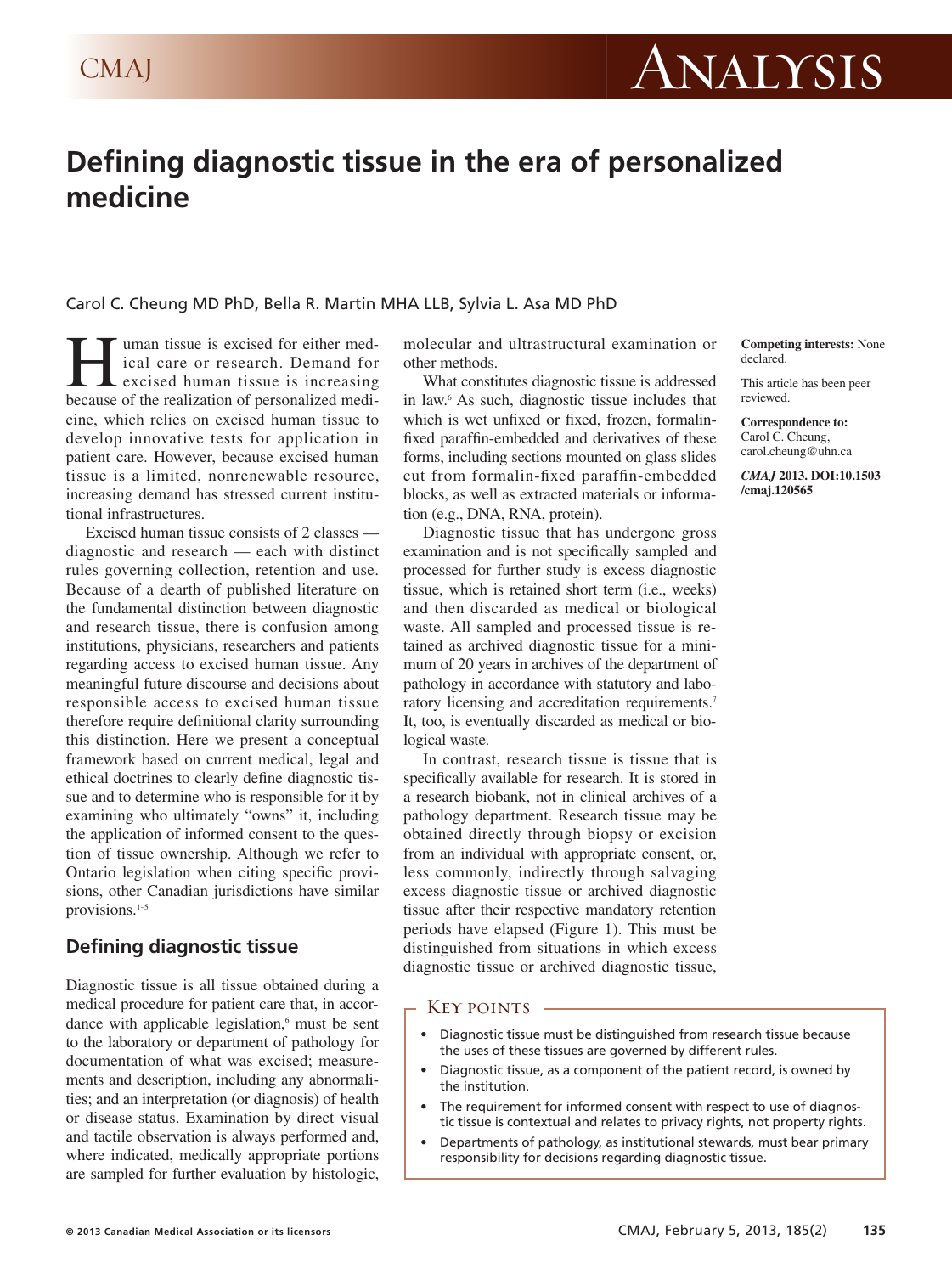while still within their mandatory retention periods, may be used for research.

# **Distinguishing diagnostic from research tissue**

There is a misconception that tissue excised during a medical procedure may be considered both diagnostic tissue and research tissue. This may be because, although the same piece of tissue cannot simultaneously be both, research tissue may sometimes be excised from an individual concurrently with diagnostic tissue (i.e., removal of additional tissue during a procedure beyond what would have otherwise been removed had the research study not existed). Tissue should be characterized by its reason for removal<sup>6</sup> at the time of excision, and not by its ultimate use. The *"*but for*"*<sup>8</sup> concept used to assess causation in tort law (i.e., but for a specific act, the resultant damage would not have occurred), may present a useful construct to distinguish diagnostic tissue from research tissue. If the answer to the question, "But for study X, would this tissue (or this amount of tissue) have been excised from this individual?" is "no," then that particular excised tissue (or the portion beyond which would not have been obtained but for the study) can be classified as research tissue from the moment it is excised. If, however, the answer is "yes," "maybe" or "partially" — anything other than an unequivocal "no" — then the excised tissue should be considered diagnostic tissue. And although it is true that, in some circumstances, diagnostic tissue may be used for research, that does not, in and of itself, make it research tissue. This distinction is important because the rules governing acquisition, handling, storage and use of diagnostic and research tissue are different. As



**Figure 1: Schematic depiction of the relation between diagnostic and research tissue.**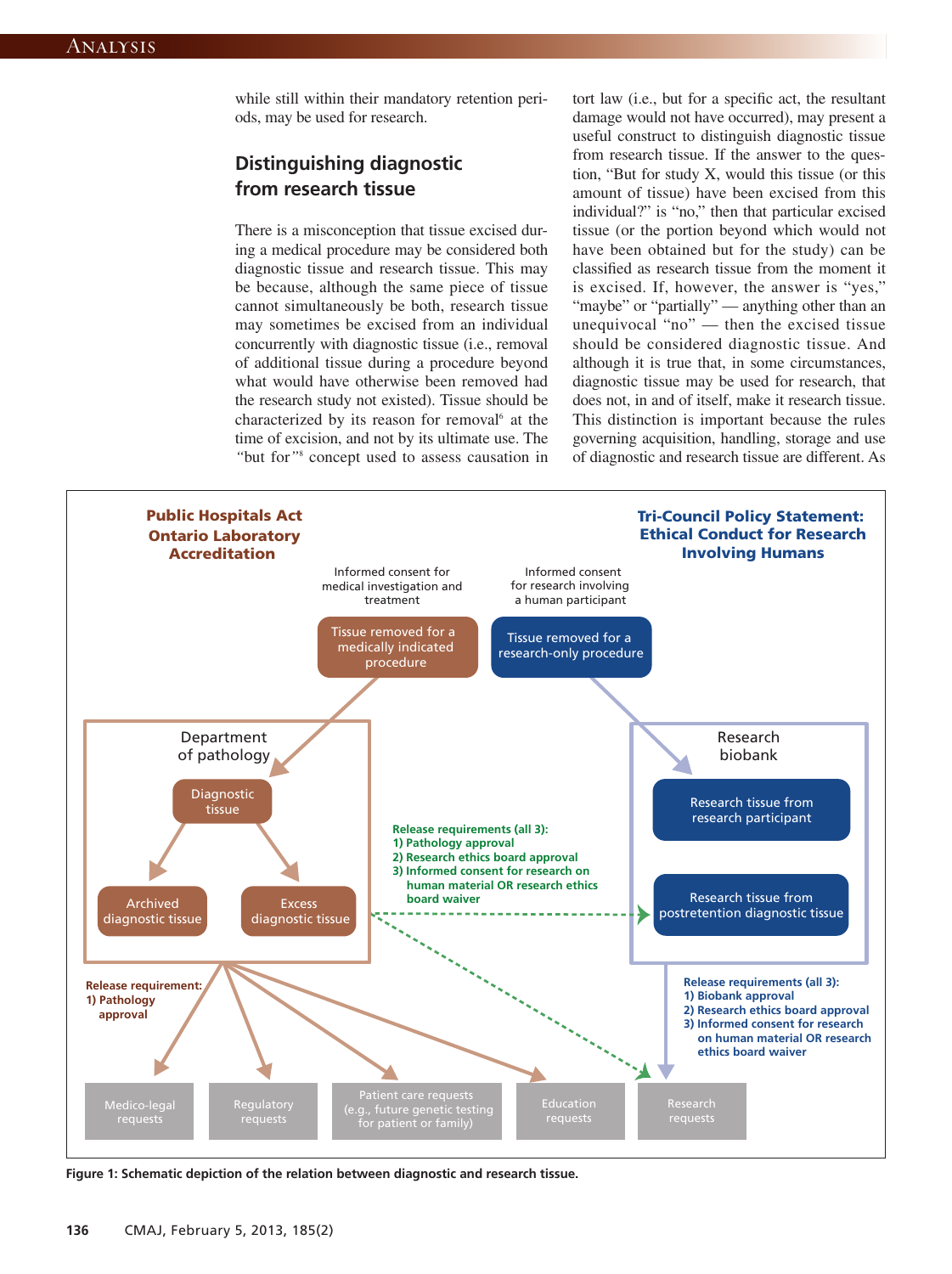such, the fundamental question of who is authorized to make decisions regarding diagnostic tissue must be addressed.

# **Ownership issues involving diagnostic tissue**

Those seeking to deny institutional ownership of excised human tissue have argued that it is the patient who holds such rights and can dictate how and where excised human tissue is to be stored, accessed and used. It is unquestionably true that patients own their tissue before it is excised. However, a persuasive argument can be made that this is not so after excision, especially where the tissue ends up in a materially different form (e.g., slides, paraffin-embedded blocks). Although this issue has never been squarely dealt with by a Canadian court, we will examine it through the definitional lens of tissue as a component of the medical record and also by reference to several cases in the United States that have held in favour of institutional ownership.

#### **Tissue as a component of the medical record**

Ownership of diagnostic tissue is alluded to in the context of the medical record. By law, hospitals are required to retain "slides made for microscopic examination from tissue removed from a patient or an outpatient on which a report has been made"6 as part of the patient's medical record. Although neither wet tissue nor formalin-fixed paraffin-embedded tissue is specifically referred to in Regulation 965 under the Public Hospitals Act, it is difficult to conceive of any principled reason why the forms of tissue from which the slides were derived would be treated differently than the slides themselves. This is especially true of diagnostic paraffin blocks because the tissue sections mounted on glass slides are generated for the sole purpose of enabling direct visualization of the tissue within the block.

In *McInerney* v*. MacDonald*, <sup>9</sup> the Supreme Court of Canada acknowledged that a "patient is entitled to reasonable access to examine and copy the records" but was clear that the party responsible for compiling the tangible medical record is its rightful owner. The Canadian Medical Association has further stipulated that the owner of the record has authority to use the contents for secondary purposes including epidemiologic studies, research, education, remuneration for services rendered and quality assurance.<sup>10,11</sup> By virtue of it being part of the medical record, diagnostic tissue is therefore owned by the institution or hospital. At best, the patient is entitled to "reasonable access to examine and copy the records," but an important challenge is that, unlike paper or electronic records, tissue cannot be duplicated without destroying a portion of the original record.

#### **Excised tissue: Donation or loan?**

A bailment (loan) arises where possession — not ownership — of property is transferred from a "bailor" to a "bailee." With a gift (donation), however, a transfer of ownership does occur. Whereas there is no Canadian jurisprudence related to ownership of tissue outside of the context of medical records, several American courts have held that with respect to tissues submitted for clinical or research purposes, a transfer of ownership has occurred and, thus, must be considered a donation rather than a loan.<sup>12</sup>

In *Moore* v*. Regents of the University of California*, <sup>13</sup> the seminal case on ownership rights in excised human tissue, John Moore's physician, without obtaining informed consent, used tissues extracted during repeated medical visits to develop and patent a cell line. Moore sued the university, asserting ownership of his cells and derivative products. The Supreme Court of California held that "once the cells have been excised from a patient's body, he loses control over them and hence, loses any proprietary interest."14

In *Greenberg* v*. Miami Children's Hospital Research*, <sup>15</sup> relatives of individuals with Canavan disease donated tissue to researchers to develop a publicly available prenatal screening test. When the institution subsequently patented and commercialized the new test instead, the donors filed suit citing a lack of informed consent. The court held that a patient's property rights to tissue extinguished at the time of donation.<sup>16</sup>

In *Washington University* v*. Catalona*, <sup>17</sup> Dr. William Catalona of Washington University, with informed consent, collected thousands of tissue samples from patients for his research. Washington University refused Catalona's at tempts to take the samples with him to a new institution, although Catalona had obtained written authorization for the transfer from numerous patients. Washington University asserted ownership of the tissue and sued for a declaratory judgment to that effect. The patients then claimed a proprietary interest in the samples to support transfer of the tissue to Catalona's new institution. Both a US district court and a court of appeals held in Washington University's favour, claiming patients had no ownership rights in the tissues, which were considered valid gifts.<sup>17</sup> Furthermore, Washington University could use the tissue for whatever research or commercialization purposes it desired. A patient's rights were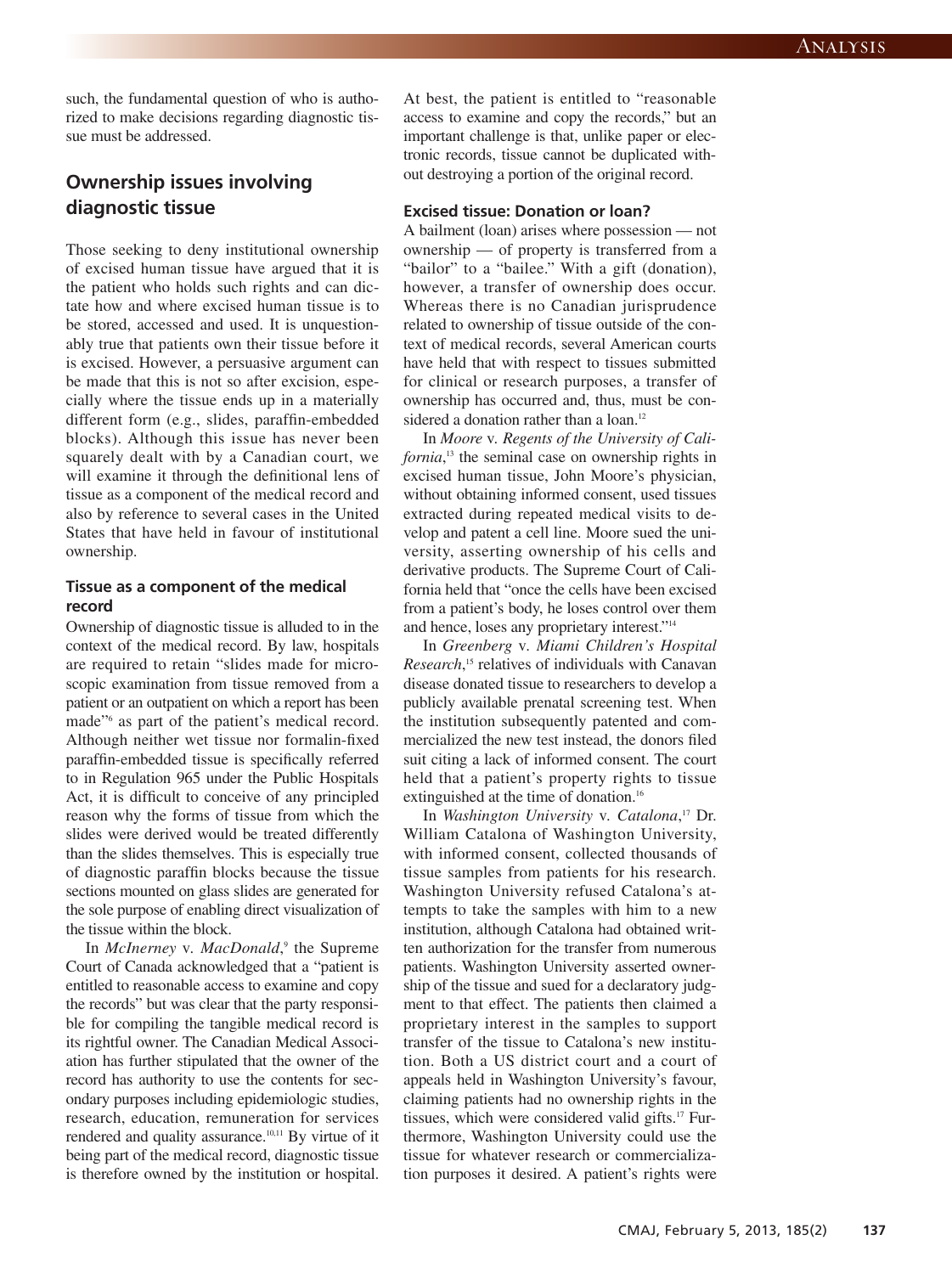limited to the contractual terms of the informed consent. The court ruled that patients could prevent the continued use of already collected samples by Washington University, but they could not force Washington University to transfer the samples to another institution.

In summary, to date, American courts "consistently have rejected the idea that patients are the owners of their excised tissues or retain any property rights."18 An exception to this principle could arise in situations in which steps to assert ownership were taken proactively, or in which consent forms or other documentation explicitly preserved such ownership rights. That is to say, unless the patient realistically expects the tissue to be returned to him or her, ownership is considered relinquished at the time of excision.

## **Privacy or property: the role of informed consent**

Some have suggested that the requirement for patient consent before the use of excised human tissue for research means patients do have ownership rights, or why else would that consent be necessary? The short answer is that consent is only sometimes required, and, arguably, the reason for this requirement has everything to do with privacy rights and nothing to do with ownership or property rights.

We will briefly review 2 settings in which informed consent is required: medical investigation and treatment, and research.<sup>19,20</sup>

The importance of informed consent for medical investigation and treatment has been clearly established by the Supreme Court of Canada in *Hopp* v*. Lepp*<sup>21</sup> and *Riebl* v*. Hughes*. <sup>22</sup> Absence of informed consent in such situations can give rise to claims of negligence, battery or both, with resultant legal and regulatory consequences. For this reason, practitioners must obtain informed consent from patients undergoing any medical treatment, including the excision of diagnostic tissue during a medically indicated procedure.

The requirement for informed consent in research is aimed at protecting human participants by ensuring they have the right to refuse or withdraw their participation at any time.<sup>20</sup> Its roots can be traced back to landmark documents such as the Nuremberg Code,<sup>23</sup> the Declaration of Helsinki<sup>24</sup> and the Belmont Report,<sup>25</sup> all of which evolved in response to horrific episodes of medical experimentation perpetrated on unwilling or unwitting human beings. Two of the most infamous examples are the experiments performed by Nazi physicians on unwilling prisoners during World War II and the Tuskegee

Syphilis Study performed by physicians and researchers on unsuspecting American patients.<sup>26,27</sup> The Declaration of Helsinki,<sup>24</sup> espousing principles on which many subsequent ethical guidelines are based (including portions of Canada's Tri-Council Policy Statement<sup>28</sup>), states that informed consent is required for any re search involving "human subjects" and includes research on "identifiable" human material or data. However, if human material or data cannot be linked to a particular individual, informed consent is not required.<sup>19,26,29</sup> Thus, informed consent for research on "human subjects" applies to both the acquisition of "identifiable" research tissue (i.e., by direct excision from a research participant or by salvaging excess or archived diagnostic tissue after retention and before disposal), and to use of "identifiable" diagnostic and research tissue for research.

Therefore, the requirement for informed consent is not an acknowledgement of patient ownership rights to excised tissue. Rather, it is recognition of a patient's right to autonomy over his or her intact physical body and the right to privacy and confidentiality over his or her identifiable health (including genetic) information.<sup>29</sup> This principle can be illustrated by examining the situation in which informed consent for secondary use of biological materials for research may be waived by an institutional research ethics board if it believes that samples can be anonymized such that the "risk of re-identification of individuals ... is low."28 If informed consent were intended to recognize property rather than privacy rights, then such anonymization of samples for use without informed consent would amount to theft of property. Interestingly, in *Moore* v*. Regents of the University of California*, Moore's claim for "conversion" (a common law tort defined as the voluntary act by one person inconsistent with the ownership rights of another) was struck down by the Supreme Court of California.13

To summarize, the requirement for informed consent with respect to acquisition and use of excised human tissue is contextual and relates to autonomy and privacy rights, not property rights. In the medical practice setting, informed consent is required to excise tissue as part of a medically indicated intervention. That tissue is considered diagnostic tissue and comes under the control of the laboratory of the institution where the intervention was performed. Rules for the subsequent handling, examination, retention and disposition of diagnostic tissue are governed by both statutory requirements (i.e., medical records reten $tion)$ <sup>6</sup> and regulatory requirements of laboratory licensing bodies.<sup>7</sup> In the research setting, informed consent is required to excise any tissue